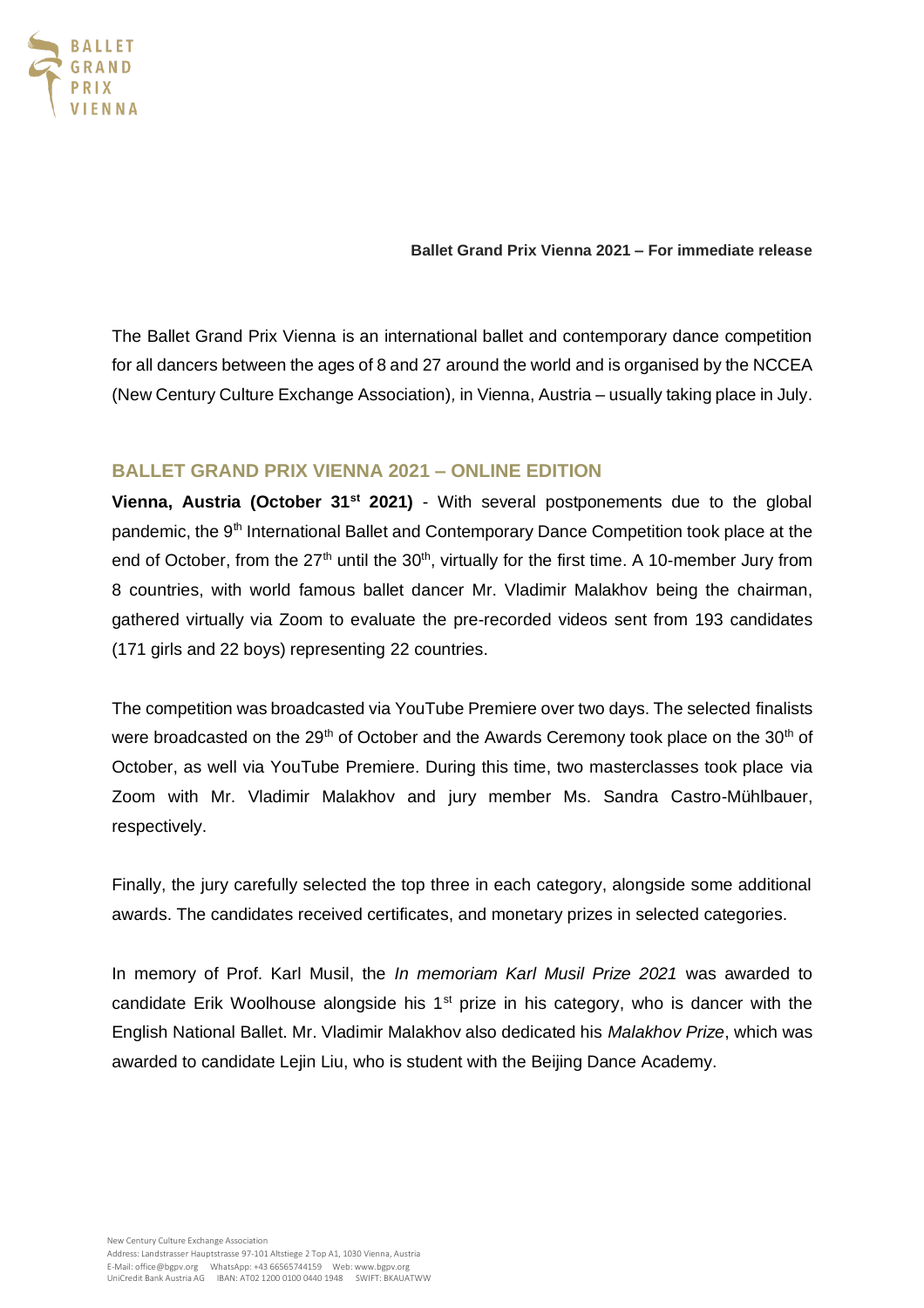

# **List of representing schools in the awards ceremony**

# Australia

• Melbourne Academy of the Arts

## Austria

- Academie de Danse
- Mariya Mizinskaya Ballettschule

# Bulgaria

• Ballet studio Djulia

# Canada

- Goh Ballet, Canada
- Mont Royal Ballet Academy

## China

- Beijing Dance Academy
- Ballet School of Liaoning Ballet
- Guangzhou Ballet Company
- Suzhou Ballet Company
- Zhejiang Music University

# Germany

• Thüringer Staatsballett, Germany

# Hungary

• Hungarian Dance Academy

#### Japan

- Sawako Murase Ballet School (PBK)
- Mami Ballet Class (PBK)
- Ballet Studio Assemble (PBK)
- CJG Ballet Studio (PBK)
- Ballet of America (PBK)
- Imaoka Syoko Kato Kiyoko Dance Space (PBK)
- Keiko Honda Ballet Academy
- Mika Ballet Studio
- Kawakami Keiko Ballet School (PBK)
- Ballet Studio Infinity
- Yukari Yoshitake Ballet Studio (PBK)
- Otomo Chinami Ballet Studio (PBK)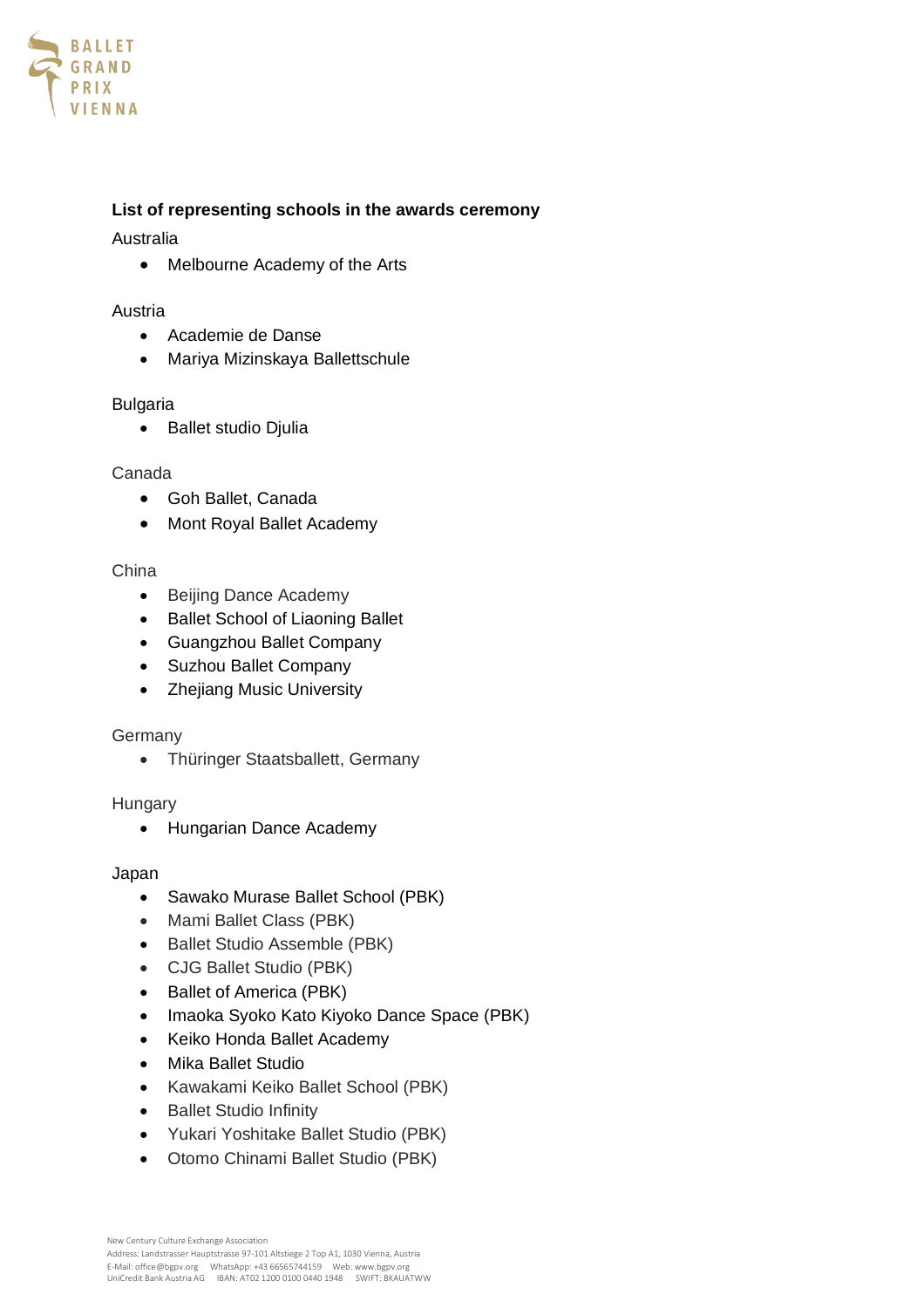

## Malaysia

• Asia Ballet Academy

## Romania

• Casa de Balet

#### Serbia

• National Ballet School Lujo Davičo

#### Singapore

- Cheng Ballet Academy
- Yan Ballet Academy

# South Korea

- Lausanne Ballet Academy Korea
- Yoo's Ballet Conservatory

# South Africa

• Eborall, Melville, De Witt Ballet School

#### Ukraine

- National Opera of Ukraine
- Kyiv State Ballet College

# United Kingdom

• English National Ballet

# United States

• Marat Daukayev School of Ballet

# **HISTORY**

It all began in 1996 with the first national Ballet / Contemporary dance competition held in Vienna, which later became one of the most important international competitions. They were organised by the Austrian Dance Council (ÖTR) under the direction of Prof. Karl Musil (2013†) and Prof. Evelyn Teri, both well-known international pedagogues and choreographers in the world of ballet. With its great success, further competitions took place in the years 1997, 1999, 2001, 2004, and 2007 respectively. The ÖTR CONTEST acted as a big milestone for many winners such as Jana Salenko, Dinu Tamazlacaru, Nina Poláková, Liudmila Konovalova, Roman Lazik, Mihail Sosnovschi, Jakob Feyferlik, Daniil Simkin and many more, who have successfully reached major stages and achievements all around the world.